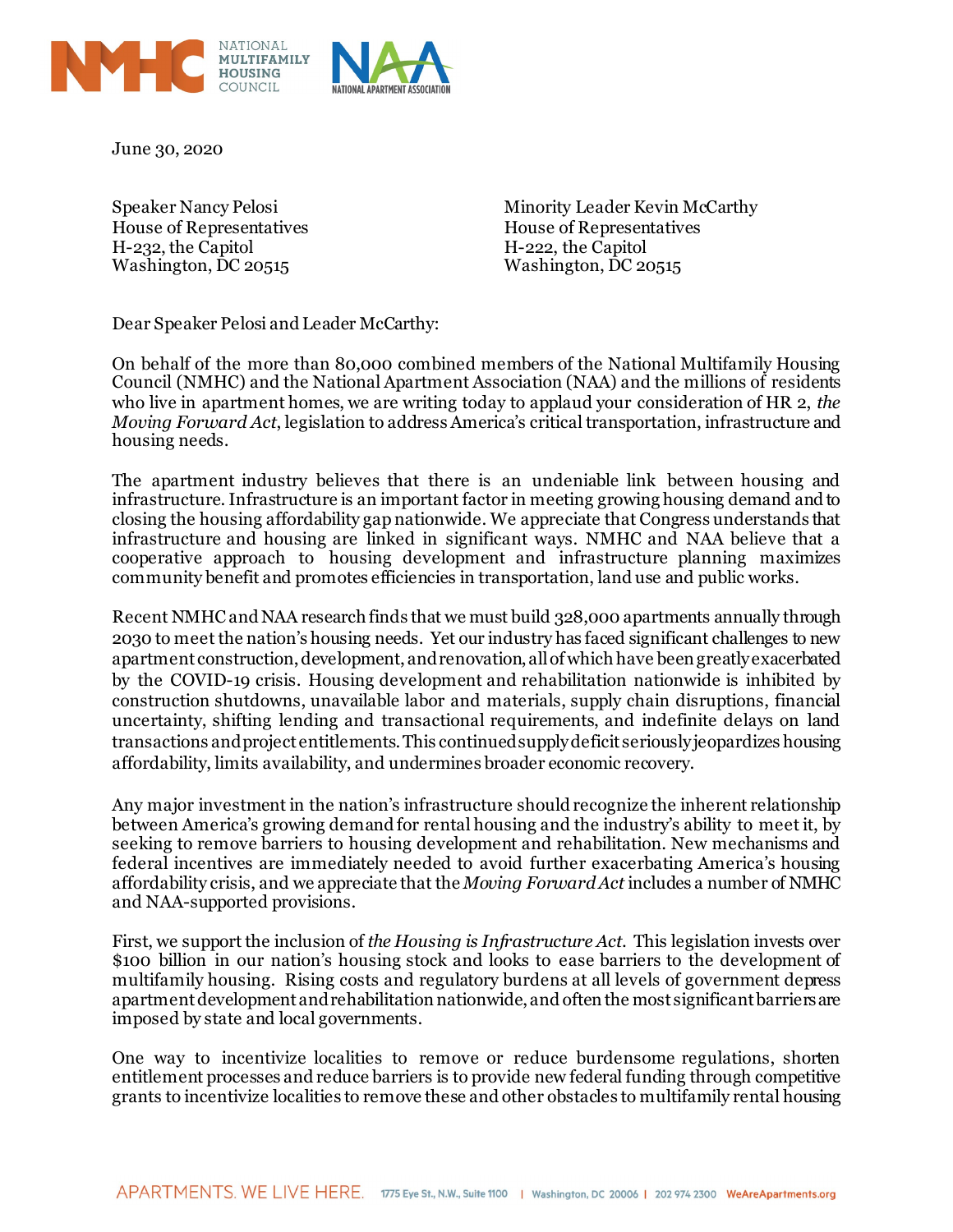

development. To this end, this bill and the *Moving Forward Act* include a \$10 billion Community Development Block Grant (CDBG) set-aside program that will be available to jurisdictions that streamline and eliminate structural barriers to housing including increasing zoned capacity, eliminating off-street parking requirements, and eliminating or reducing impact fees. These and similar efforts by Congress are needed to incentivize localities to overhaul antiquated and counterproductive measures that deter or slow the construction of multifamily rental housing nationwide, making it increasingly unaffordable.

The *Moving Forward Act* also includes critical tax provisions that would help address the nation's shortage of affordable housing. Specifically, we strongly support the Act's proposal to expand and enhance the Low-Income Housing Tax Credit by significantly increasing state allocations and establishing a minimum 4 percent credit rate. Enhancing program authority will spur the production of critically needed units. A minimum 4 percent tax credit rate, akin to current law's minimum 9 percent credit rate will enable investors to utilize the full value of the incentive. Under current law, the 4 percent credit rate floats and in July 2020, will be worth just 3.08 percent due to low interest rates.

Additionally, the Act extends and modifies two beneficial energy efficiency provisions through 2025, namely the New Energy Efficient Home Credit and the Energy Efficient Commercial Buildings Deduction. This term of extension will provide taxpayers certainty regarding the availability of these incentives.

NMHC and NAA support efforts to increase the maximum amount of the New Energy Efficient Home Credit to \$2,500 which benefits low-rise multifamily properties (three stories or less), while making reasonable modifications to efficiency standards that must be met to claim the credit. Since its inception, the New Energy Efficient Home Credit has provided a powerful incentive for contractors to install higher performance building systems and upgraded appliances than they otherwise could justify within the proforma for developing the property.

Notably, the Act also sensibly increases the Energy Efficient Commercial Buildings Deduction to \$3 per square foot and updates the efficiency standards. While these are positive steps, NMHC and NAA continue to encourage Congress to modify this incentive to spur the retrofitting of existing buildings. Nearly 80 percent of the current apartment stock was constructed before 2000. Investment in modern high-performing building systems would markedly increase the energy performance of these older properties; however, due to the age of the specific property, it may still be unable to meet the performance metric specified by the Act's updated ASHRAE reference.

This is why considering significant improvement of building performance over the building's own baseline performance (as opposed to rating against the exogenous ASHRAE standard) is more effective and will meaningfully spur investment in upgraded systems. To spur the retrofitting of existing buildings, NMHC and NAA strongly support modifying the Energy Efficient Commercial Buildings Deduction to incentivize reduced energy consumption by establishing a sliding scale relative to a building's own energy usage. A tax deduction should be provided based on the amount of energy efficiency achieved relative to the building's baseline.

Lastly, this bill also includes language that recognizes the important link between transit and housing. Provisions in the bill, based on H.R. 4307, the *Build More Housing Near Transit Act*,